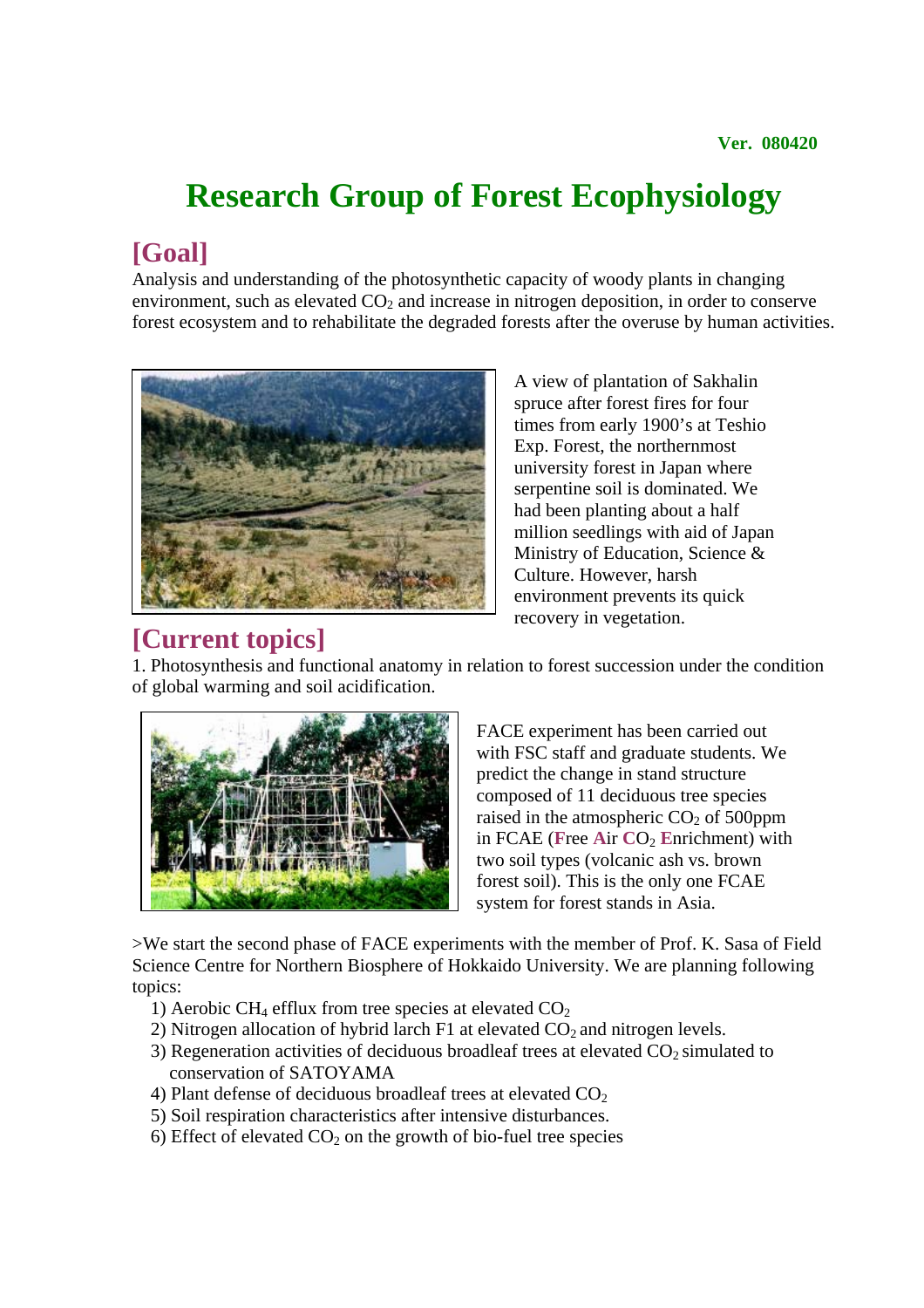2. Analysis of allocation of photosynthates and growth characteristics (defense, symbiosis with ectomycorrhiza, propagation) of woody plants.



3. Wood formation as affected by global environmental changes



Xylem formation in beech (*Fagus crenata*) seedlings raised under elevated  $CO<sub>2</sub>$  and ambient  $CO<sub>2</sub>$ . With iodine-starch method, we can see extra-accumulation starch in xylem parenchyma of seedlings at high  $CO<sub>2</sub>$ as compared with that at ambient  $CO<sub>2</sub>$ .

Kawagishi & Funada Unpublished data

## **-Research methods-**

Ecophysiological analysis on the environmental stresses on the growth and development of woody species. (Photosynthesis and allocation of photosynthates)

# **[Staff]**

Takayoshi KOIKE

Professor of Forest Ecophysiology,

#### **Hokkaido University, Research Faculty of Agriculture** (Laboratory of Silviculture and Forest Ecology Studies) **Course in Environmental Resources, Graduate School of Agriculture,**

### **-Membership-**

Japanese Society of Forest Society (senator in Hokkaido Branch), Japanese Botanical Society, British Ecological Society (Member 128272), Japanese Ecological Society, Plant Species Biology, American Biological Institute, Japanese Environment Society, Japanese Atmospheric Environment, Association of Northern Forestry, Association of Forest Tree Breeding, Association of Forest Tree Breeding in Hokkaido. Society of Forest Health (senator), Japanese Society of Root Research (senator)

### **-Editorial Boards-**

Tree Physiology (1999, 2005-), Eurasian Journal of Forest Research (2000-), FOSNOLA (WSL: Switzerland: 2005-), Journal of Forest Research (2002-2003), Journal of Forest Health (2003-), Journal of Plant Research (1996-1999), Bulletin of Botanical Research (China: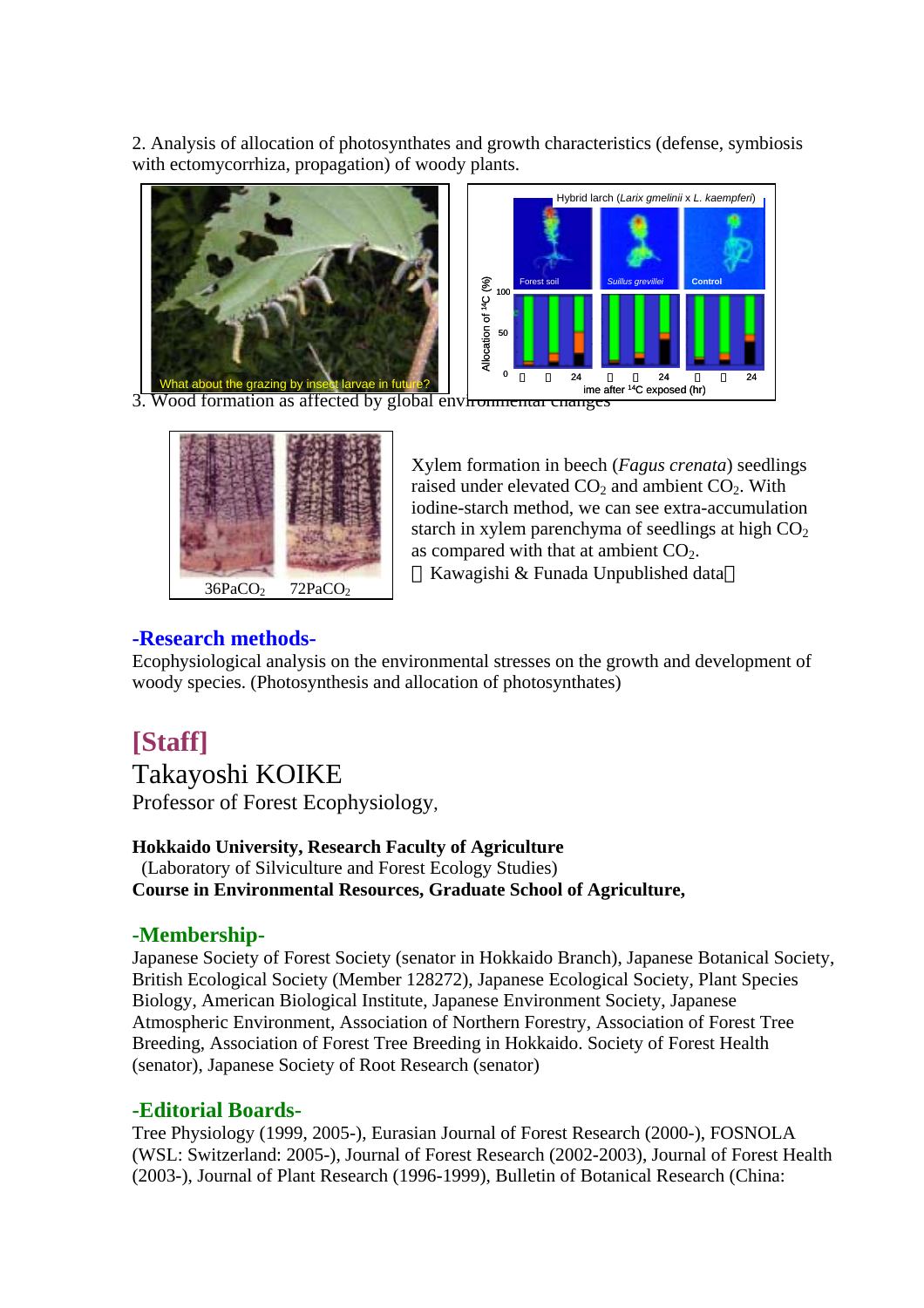2005-), Northern Forestry (1988-).

**Proofreading** is mainly connected with the SCITEXT in U.K. http://www.scitext.com/. **-Awards-**

Academic Award of the Japanese Forest Society in 2006,

Academic Contribution Award to the Japanese Forest Technology Association in 2006, Contribution Award of International Congress on Air Pollution and Global Changes in 2004, Education Award for the Outstanding Chinese Students in 2004

# **[Members of the group]**

### -Post Doctoral Fellow-

### **>Agri-research fellow:**

Dr. Yoko WATANABA (From Grad. School of Agr., Hokkaido University)

----Research topics: Wood anatomy in histochemistry for analysis on biological interactions, for identification of treasure trove in conservation of historic and artistics.

#### **>JSPS research fellow:**

- Dr. Makoto WATANABE (From Prof. T.Izuta's Lab. of Environmental Botany at Tokyo University of Agr. & Tech.):
- ---- Research topics: Environmental botany of plant species as affected by  $O_3$  and acid rain, Aerobic CH<sub>4</sub> emission of woody species grown in FACE (Free Air  $CO<sub>2</sub>$  Enrichment),
- Dr. Satoshi KITAOKA (From Grad. School of Agr., Hokkaido University)
- ---- Research topics: Ecophysiology of deciduous broadleaved tree seedlings invading to unmanaged larch plantations at FFPRI (Hokkaido)

#### **>FSC research fellow:**

- Dr. Eguchi Norikazu:
- $---$ Research topics: The effect of elevated  $CO<sub>2</sub>$  concentration on the hydraulic characteristics of representative deciduous tree species and their xylem structure with FACE.

### **-Graduate Students (research topics in 2007)-**

### **>at Graduate School of Agriculture**

- D2: Makoto KOBAYASHI (Biomass and regeneration of boreal forests under changing environment, Forest Fire Ecology)
- D1: KIM YongSuk (Forest soil and analysis on the emission of  $CO<sub>2</sub>$ , CH<sub>4</sub> and N<sub>2</sub>O)
- M2: Shiro MATSUNAMI (Reproduction of an invasive species, Black locust with root sucker)
- M2: Masaharu KANETOSHI (Photosynthetic traits of Black locust under changing environments)
- M1: Kiyomi HINATA (Histochemistry of localization of defense chemicals four summer green tree seedlings under changing environment)
- M1: Takayuki KARAKI (Seed ecology on an invasive species, Black locust)
- M1:Koharu RYU (Photosynthesis study on larch and spruce in serpentine soil with special references to symbiosis of ectomycorrhiza)
- B4: Chiho AOYAMA (Plant-insect interaction of oak and beech saplings in relation to induced defense)
- B4: Masakazu IMORI (Growth analysis of larch hybrid)
- B4: Yuko HASEGAWA (Forest soil)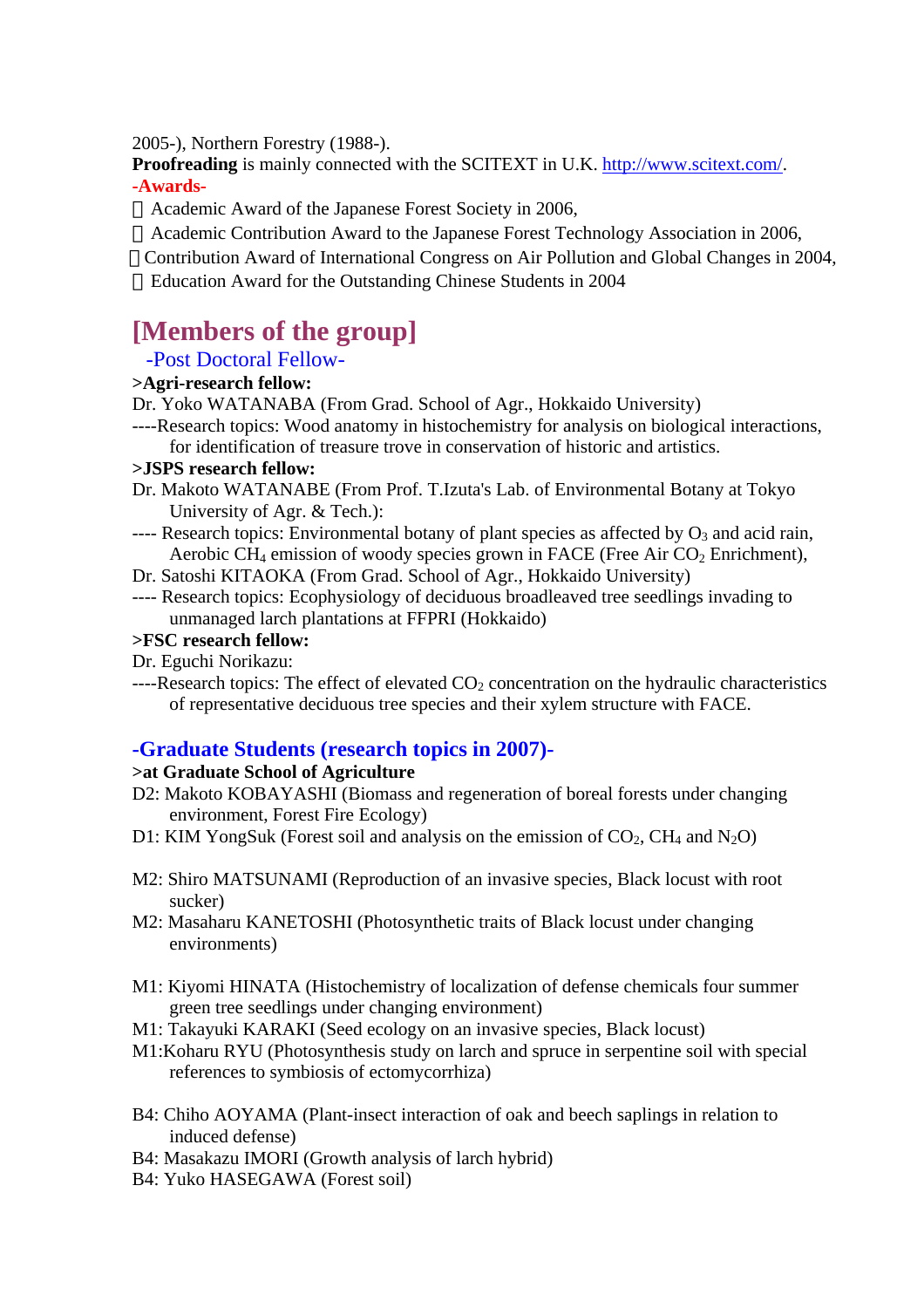B4: Shungo YAZAWA (Tree doctoral study in *Kalopanax* seedlings invaded in a fir plantation)

# **On going research projects:**

#### **Sponsored by Japan Society of Promotion of Science (JSPS)**

 Carbon allocation of woody species grown in FACE and estimation of CO2 efflux (2008~2011 March; Type B)

#### **Past Projects related to Forest Ecophysiology under changing environment**

#### **>Sponsored by Ministry of Education (MEXT)**

1) FACE (Free Air  $CO<sub>2</sub>$  Enrichment) experiment for mixed broadleaved tree species. Research Revolution 2002 (partnership between nature and humanity) Prediction of ecophysiological parameters for estimating of carbon budget of the terrestrial ecosystem (2002- 2007.March)

 2) Measurement of transpiration of deciduous broadleaved trees raised under elevated  $CO<sub>2</sub>$  with a FACE (2004-2006 March)

1) Prediction of forest dynamics and sustainability of mixed conifer-broadleaf forests based on a FACE study (2005-2008 March; Type A)

3) Histochemistry of plant defense chemicals in leaves at FACE (2006-2008 March)

#### **Sponsored by Ministry of Environment**

 1) Estimation of carbon storage and growth rates of boreal forests in Russian Far East (2005-2008 March)

#### **Sponsored by the Sumitomo Foundation**

 1) Shift in light compensation point of deciduous broad-leaved trees under elevated  $CO<sub>2</sub>$  with FACE -Examination for Oikawa's prediction-(2007-2008 October) >Sponsored by Ministry of Environment

 1) Ecophysiological studies on matter flow in a larch ecosystem. (S1: Study on carbon management of terrestrial ecosystem of Asia in  $21<sup>st</sup>$  century) (2003-2007 March)

# [Again: **Lectures by T.Koike]**

### **-Lectures for Master students-**

>at Graduate School of Agriculture Forest Resources Ecology, Topics in Global Warming by Prof. R. Hatano

Advanced Bio-signal Chemistry under conducted by Prof. Y. Hashidoko

#### **Past Part-time teacher:**

Tree physiology (at The Univ. of Tokyo), 1996-2005 Ecology (Forest Ecology) (at The Univ. of Tsukuba) 1998-2004 Advanced course in Forest Bio-resources (at Mie University) 1996-2003 Advanced course in Biology (at Hokkaido Univ. of Education) in 2001

#### **-Lectures for Undergraduate student-**

Silviculture and Forest Ecology, Forest Protection, Forest Space and Function and its Seminar, Forest Aesthetics, Forest Ecology for Regeneration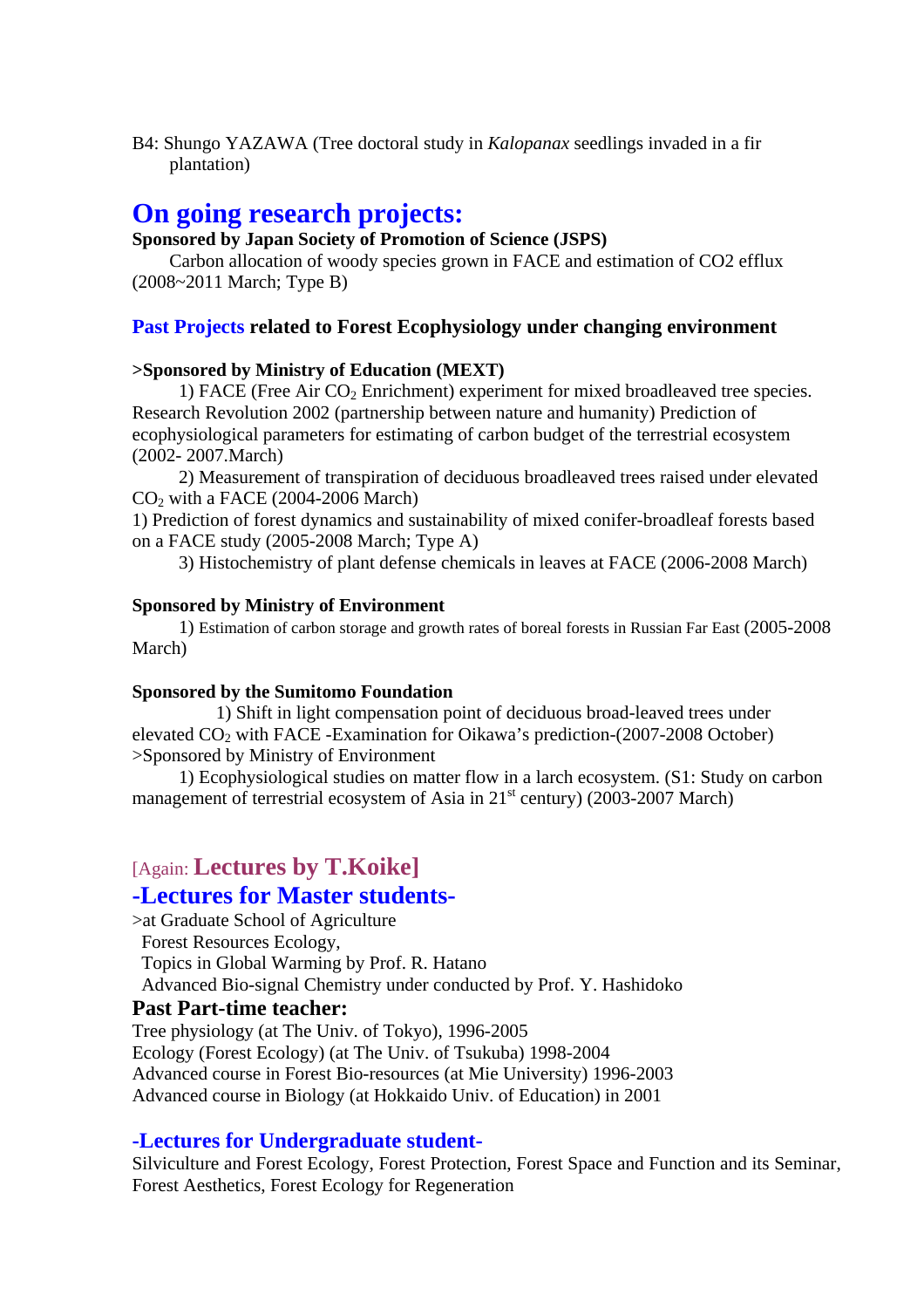An Introduction to Field Science (Hokkaido University), English training course (Forest Science)

#### **For overseas student**:

(HUSTEP; Short term course of overseas students in Hokkaido University),

1) Environmental Science of Biological Resources

2) An Introduction to Field Science (HUSTEP)

#### **Part-time teacher:**

Tree Ecophysiology (at Tokyo Univ. of Agr. & Tech.) in 2008~

Forest resources biology (at Kyoto University) in 2008

Environmental Biology (at Kyushu University) in 2007

Plant Physiological Ecology (at Tokyo Univ. of Agriculture & Technology) until 2006 Environmental Resources (at Tokyo Univ. of Agriculture & Technology) in 2007

# **[Members of the group]**

## >PDF or PhD course, RONPAK Dr

- Dr. Tomoaki ICHIE (Associate Professor of Department of Forest Science, Kochi University; Tropical ecology, reproduction of woody species; Graduate School of Science, Kyoto University; JSPS fellow)
- Dr. Ali M. QUORESHI (Researcher of Symbiotech. Alberta, Canada; Department of Forestry, University of Toronto, Canada; JSPS fellow)
- Dr. Takami SATOMURA (From Grad. School of Integrated Arts and Science, Hiroshima University)----Research topics: Functional root ecology under changing environment

*Present address:* T. Kobayashi's Lab. (Plant Ecology), Faculty of Agriculture, Kagawa University, Takamatsu-City, Kagawa Prefecture, Japan

**-------------OB & OG-------------------------------------------------** 

- Dr. Takatoshi NAKAMURA (Lecturer of Department of Plant Production Science, Tokyo University of Agriculture; Environmental Conservation in wetlands)
- Dr. Masazumi KAYAMA (Researcher at Kyushu Research Center, Forestry & Forest Products Research Institute; Tree Ecophysiology in nutrient ecology, Symbiotic micro-organisms)
- Dr. Sawako MATSUKI (Lecturer of Department of Forest Science, Iwate University; Plant defense of woody plants especially in Betulaceae)
- Dr. QU Laiye (Associate Professor of Eco-Environmental Research Center, Chinese Academy of Science, Beijing: Rhizosphere physiology in forest rehabilitation with special references to the existence of charcoal -- ectomycorrhizal ecology. (from China)
- Dr. WANG Wenjie (Associate Professor of Key Lab. of Forest Plant Ecology, Northeast Forestry University at Harbin, China; Production ecology, Respiration)
- Dr. Mahoko NOGUCHI (Researcher at Shikoku Research Center, Forestry & Forest Products Research Institute; Forest ecology in vegetation science)
- Dr. CHOI Dongsu (Associate Professor of Tokyo University of Agriculture & Technology; Soil acidification and  $CO<sub>2</sub>$  enrichment affecting growth of pine trees and symbiotic microorganisms in Korea and Japan. (from Korea)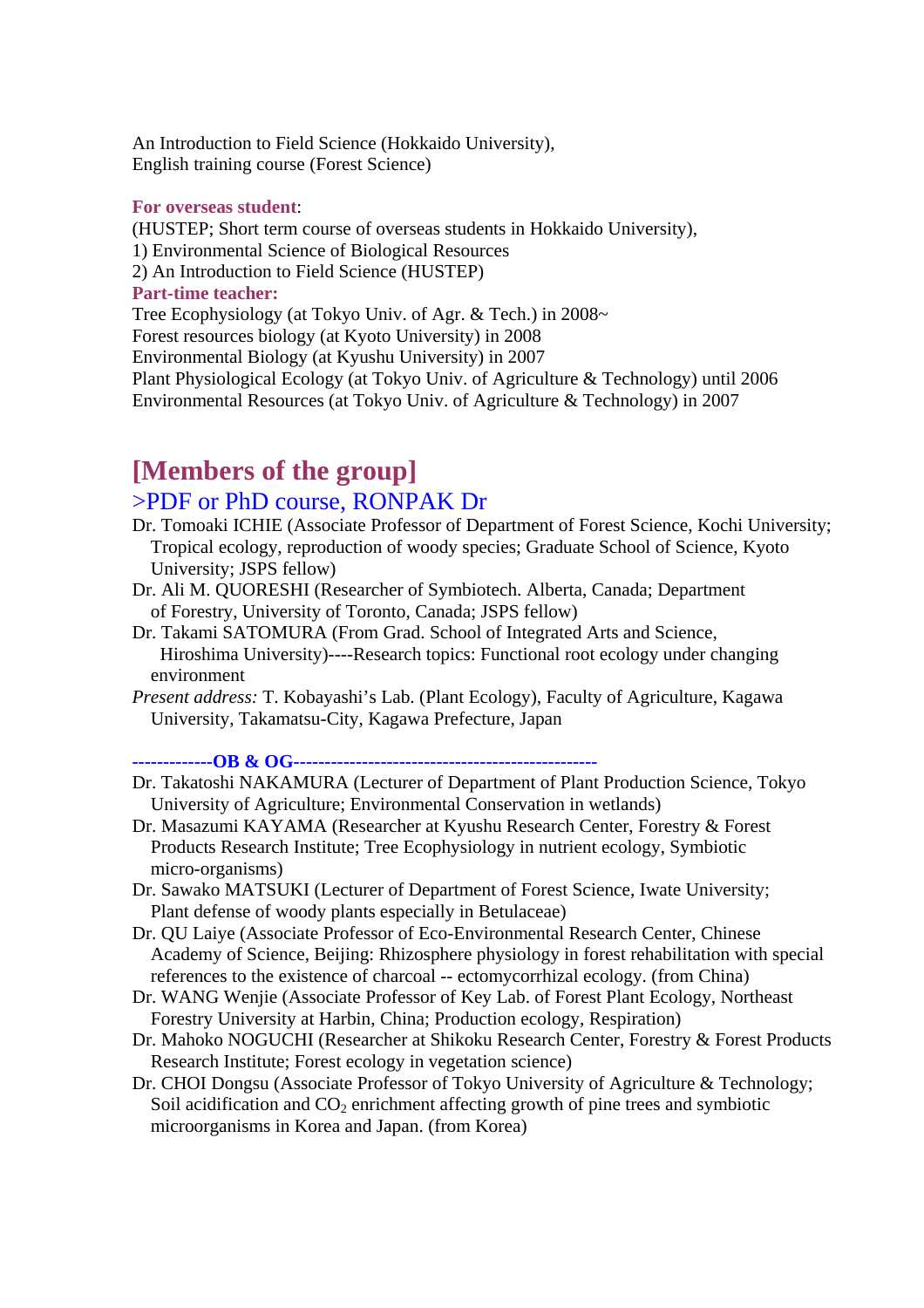- Dr. Yoshinori KITAHASHI (Researcher at Forest Products Research Institute of Hokkaido Government; Water relations in broadleaved trees in tropical regions and in shade trees in metropolis)
- Dr. JI Donghun (c/o Prof. Yi Myonjong, School of Forest Environment, Kangwon National University, Chungchon, Korea)
- Dr. Norikazu EGUCHI ( researcher at Prof. K. Sasa, FSC of Hokkaido University, FACE study in deciduous trees native to northern Japan with special references to soil fertility; wood formation)

# [Graduated students]

#### >Master course

- Mrs. Yuko YANAGIHARA (Effect of soil types and vegetation changes on soil respiration in larch plantations)
- Mr. Satoshi KITAOKA (Seasonal changes of light utilization capacity in deciduous broad-leaved trees seedlings invaded into a larch plantation)
- Ms. Machiko OOISHI (Photosynthetic characteristics of spruce species grown at different soil conditions)
- Mr. Yoshinori KITAHASHI (Physiological and morphological adaptation of broad-leaved trees with two different height positions of the same sunny crown)
- Ms. Yuko SAKUMA (Anatomical structure and physiological traits of heterophyllous needles of Japanese larch (*Larix kaempferi*)
- Ms. Ikuko ENDO (Growth and survival of three species of Betulaceae seedlings in the large disturbed area.)
- Mr. Takanori SHIBATA (Plant defense in seral tree species grown under elevated  $CO<sub>2</sub>$ )
- Mr. Takeshi HIDA (Change in the light compensation point of deciduous broad-leaved tree saplings grown under elevated CO2))
- Mr. Makoto KOBAYASHI (of nitrogen supply on the growth and photosynthetic responses of seedlings of *Pinus koraiensis* grown under different light conditions)
- Ms. Yuka OTSUKA (The Localization of Defense Chemicals in Leaves of Beech and Oak)
- Ms. Noriko MORII (Water relations of deciduous broad-leaved tree saplings to elevated CO<sub>2</sub> in a Free Air CO2 Enrichment(FACE))
- Mr. Kazuki Karatsu (Photosynthetic responses of birch and alder grown under elevated  $CO<sub>2</sub>$ )
- Mr. Katsukiho MATSUI (Decomposition processes in FACE system and Spruce plantation with special references to soil macro-organisms)
- Mr. Tokihisa AGARI (Plant defense in alder species under changing environment)

#### Bachelor course

- Mr. Takuma Shibutani (Nitrogen allocation in deciduous broadleaved trees)
- Mr. Tomoharu Abe (Plant defense in deciduous broadleaved trees)

UG: Yuhki ISHII (Photosynthesis and methane emission) on leave from Tokai University in Hokkaido, Fac. Engineering. (Life science technology.)

Ms. Sachie Naiki (Community ecology on the decomposition processes with references to leaf litter production by pruning in spruce plantation.)

M1 Kohta KATO (Photosynthesis of deciduous broad-leaved trees grown in FACE) on leave from the Department of Bio-technology of Tokai University

# **[Previous engaged staff of the group]**

**Dr. Oxana MASYAGINA**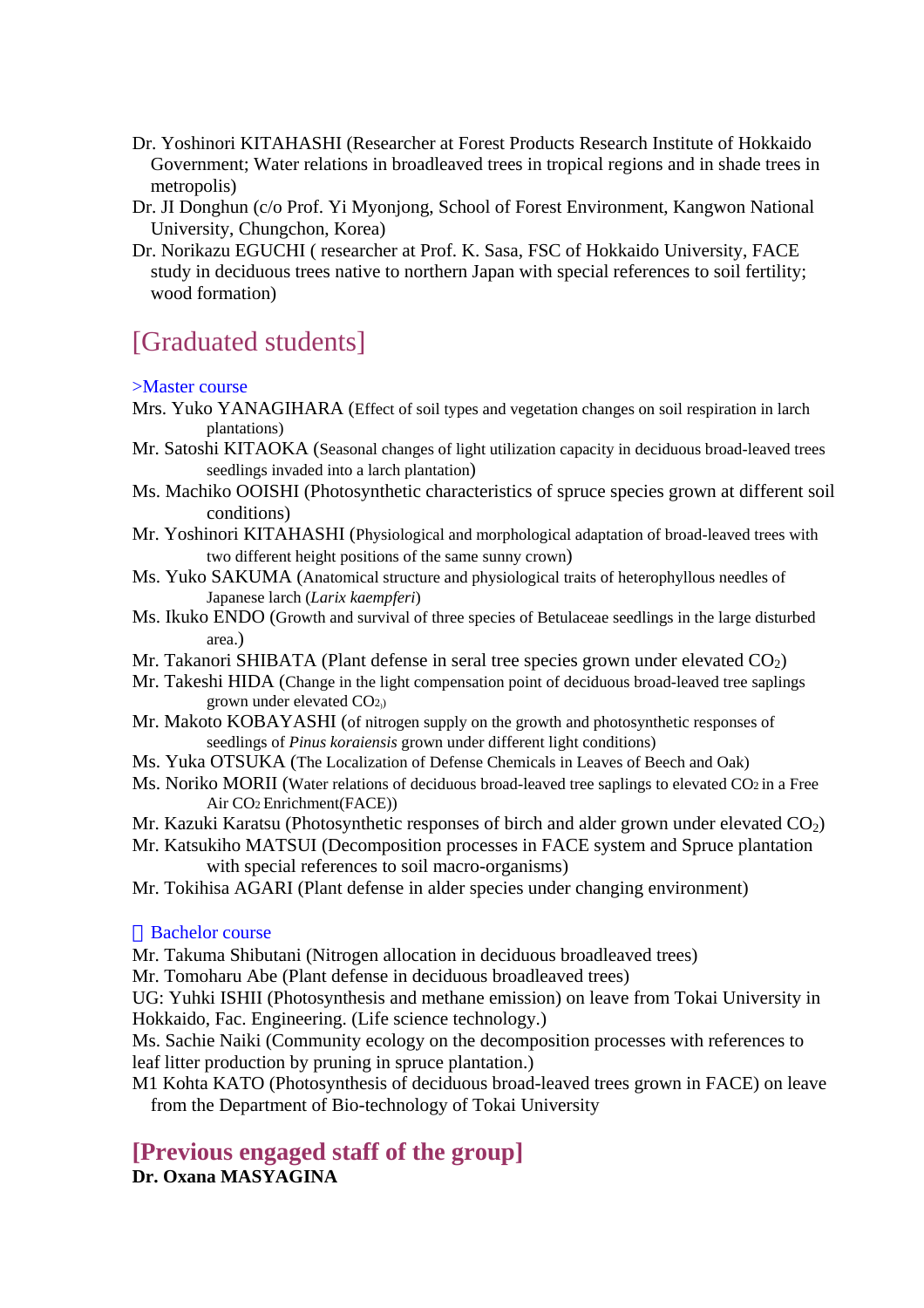Associate Professor of Forest Ecophysiology Laboratory,

(Doctor, Russian Academy of Science)

Engagement period: 2004 (July- Sept.), 2005 (June to Nov.).

**Specialty**: Ecophysiology of forest soil and rhizosphere environment,

 On leave from V.N. Sukachev Forest Research Institute, Krasnoyarsk, Russia English **Dr. Olga A. ZYRYANOVA**

Professor of Forest Ecology & Vegetation Science,

(Doctor, Russian Academy of Science)

Engagement period: 2004 Oct. - March, 2005

**Specialty**: Vegetation science in permafrost region

On leave from V.N. Sukachev Forest Research Institute, Krasnoyarsk, Russia

# **[Publications of Koike,T.]**

### **-Selected articles by Koike, T.-**

(1) Koike, T. (1987) Photosynthesis and expansion in leaves of the early, mid, and late successional tree species, birch, ash and maple. Photosynthetica 21:503-508.

(2) Koike, T. (1988) Leaf structure and photosynthetic performance as related to the forest succession of deciduous broad-leaved trees. Plant Species Biol., 3:77-87.

(3) Koike, T.(1990) Autumn coloring, photosynthetic performance and leaf development of deciduous broad-leaved trees in relation to forest succession. Tree Physiol., 7:21-32.

(4) Koike, T. (1995) Effects of  $CO<sub>2</sub>$  in interaction with temperature and soil fertility on the foliar phenology of alder, birch, and maple seedlings. Can. J. Bot., 73 :149-157.

(5) Koike, T., Lei, T.T., Maximov, T.C., Tabuchi, R., Takahashi, K. and Ivanov, B.I (1996) Comparison of the photosynthetic capacity of Siberian and Japanese birch seedlings grown in elevated  $CO<sub>2</sub>$  and temperature. Tree Physiol., 16:381-385.

(6) Rousi, M., Mattson, W.J., Tahvanainen, J., Koike, T., and Uotila, I. (1996) Growth and hare resistance of birches: testing defense theories. Oikos 77:20-30.

(7) Koike, T., Tabuchi, R., Mori. S., Takahashi, K.. and Lei, T.T. (1998) Characteristics of the light response in seedlings and saplings of two mid successional species, ash and kalopanax, during the early stage of regeneration in a mature forest. J. Sustanable For., 6: 73-84

(8) Kitao, M., Lei, T.T., Koike, T., Tobita, H. and Maruyama, Y. (2000) Susceptibility to photoinhibition of three deciduous broadleaf tree species with different successional traits raised under various light regimes. Plant Cell Environ., 23: 81-89.

(9) Koike, T., Kitao, M., Maruyama, Y., Mori, S., and Lei, T.T. (2001) Leaf morphology and photosynthetic adjustments among deciduous broad-leaved trees within the vertical canopy profile. Tree Physiol., 21: 951-958.

(10) Kayama, M., Sasa, K. and Koike, T. (2002) Needle life span, photosynthetic rate, and nutrient concentration of *Picea glehnii*, *P. jezoensis*, and *P. abies* planted on serpentine soil in northern Japan. Tree Physiol., 22: 707-716.

(11) Matsuki, S., Sano, Y. and Koike, T. (2004) Chemical and physical defense in the early and late leaves in three heterophyllous birch species native to northern Japan. Ann Bot., 93: 141-147.

(12) Kitaoka, S. and Koike, T. (2004) Invasion of broadleaf tree species into a larch plantation: Seasonal light environment, photosynthesis, and nitrogen allocation. Physiol. Plant., 121: 604-611.

(13) Koike, T., Tobita, H., Shibata, T., Mastuki, S., Konno, K., Kitao, M., Yamashita, N. and